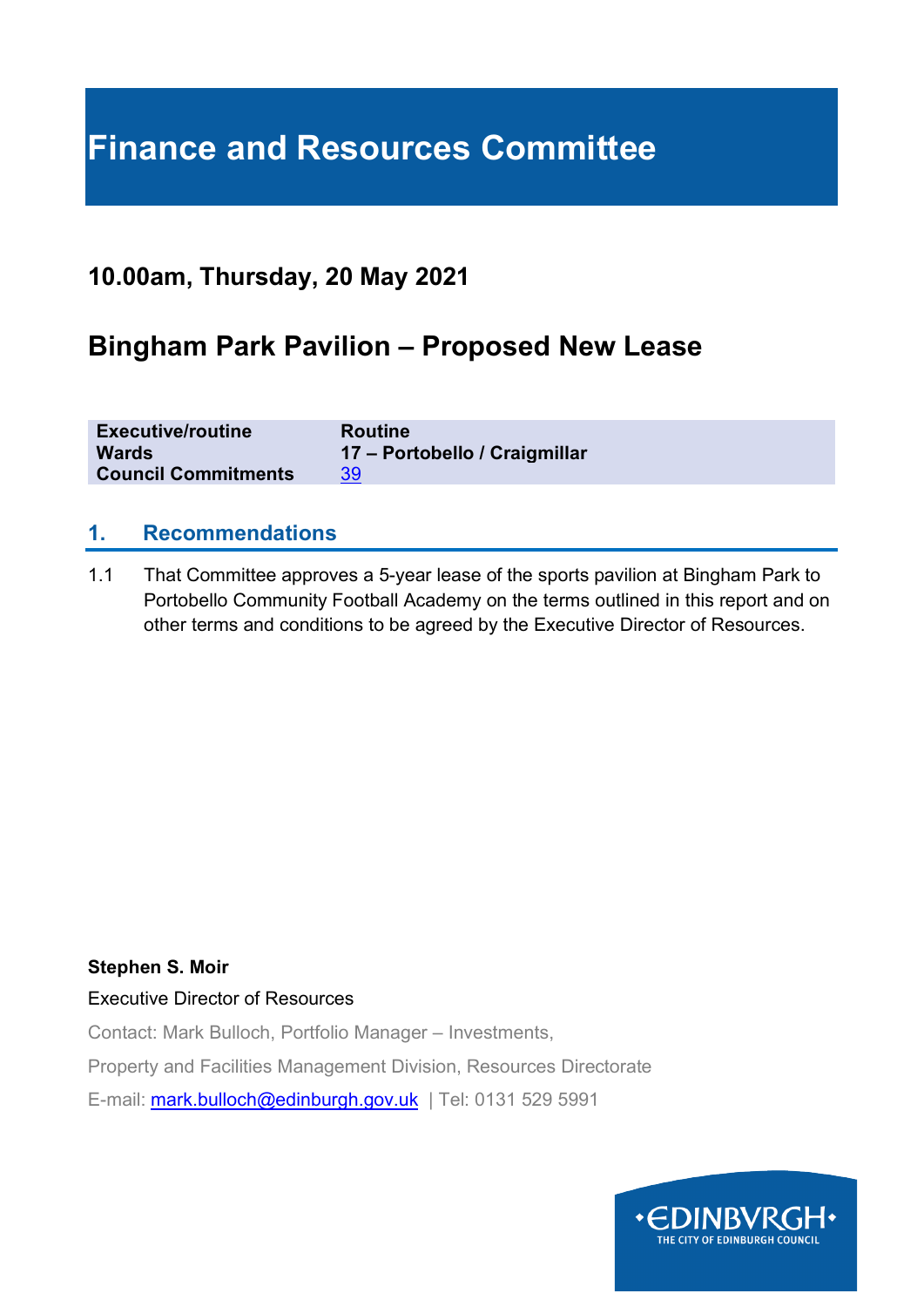**Report**

# **Bingham Park Pavilion – Proposed New Lease**

#### **2. Executive Summary**

2.1 The pavilion at Bingham Park is currently occupied by Portobello Community Football Academy. This report seeks approval to grant the existing tenant a new 5 year lease on the terms and conditions outlined in the report.

#### **3. Background**

- 3.1 The property is a small sports pavilion within Bingham Park as shown outlined in red on the plan attached as Appendix 1.
- 3.2 The current lease is in the name of "Edina Hibs Boys Club" per two named individuals who previously acted as treasurer and secretary for that entity when the lease was granted. The term of the original lease was from 1 October 2009 to 31 October 2012 which has continued from year to year thereafter at a passing rent of £50 per annum.
- 3.3 In October 2012, the two individuals named in the lease contacted the Council by email to inform that there had been a split within the club and that they would no longer have any involvement in the club remaining at Bingham Park and requested that their names be removed from the lease. That club remaining at Bingham Park were renamed Edina Hibs Community Soccer School who later became Portobello Community Football Academy (Portobello CFA). The element that vacated and set up a separate club retained the name Edina Hibs Boys Club.
- 3.4 Due to an administrative oversight the lease was not updated or amended at that time; however, Portobello CFA remained in occupation and have paid the rent due and met their other contractual obligations under the lease agreement. Portobello CFA also have the Sports Pitch Extended Let agreement for the pitch adjacent to the pavilion since 2013.
- 3.5 In June 2019, the original named individuals on the lease contacted the Council to seek clarification around the lease and stated that they believed they were still legal tenant of the pavilion.
- 3.6 The Council's position on this claim was clear and followed advice from Legal Services. The named individuals in the lease contacted the Council in 2012 asking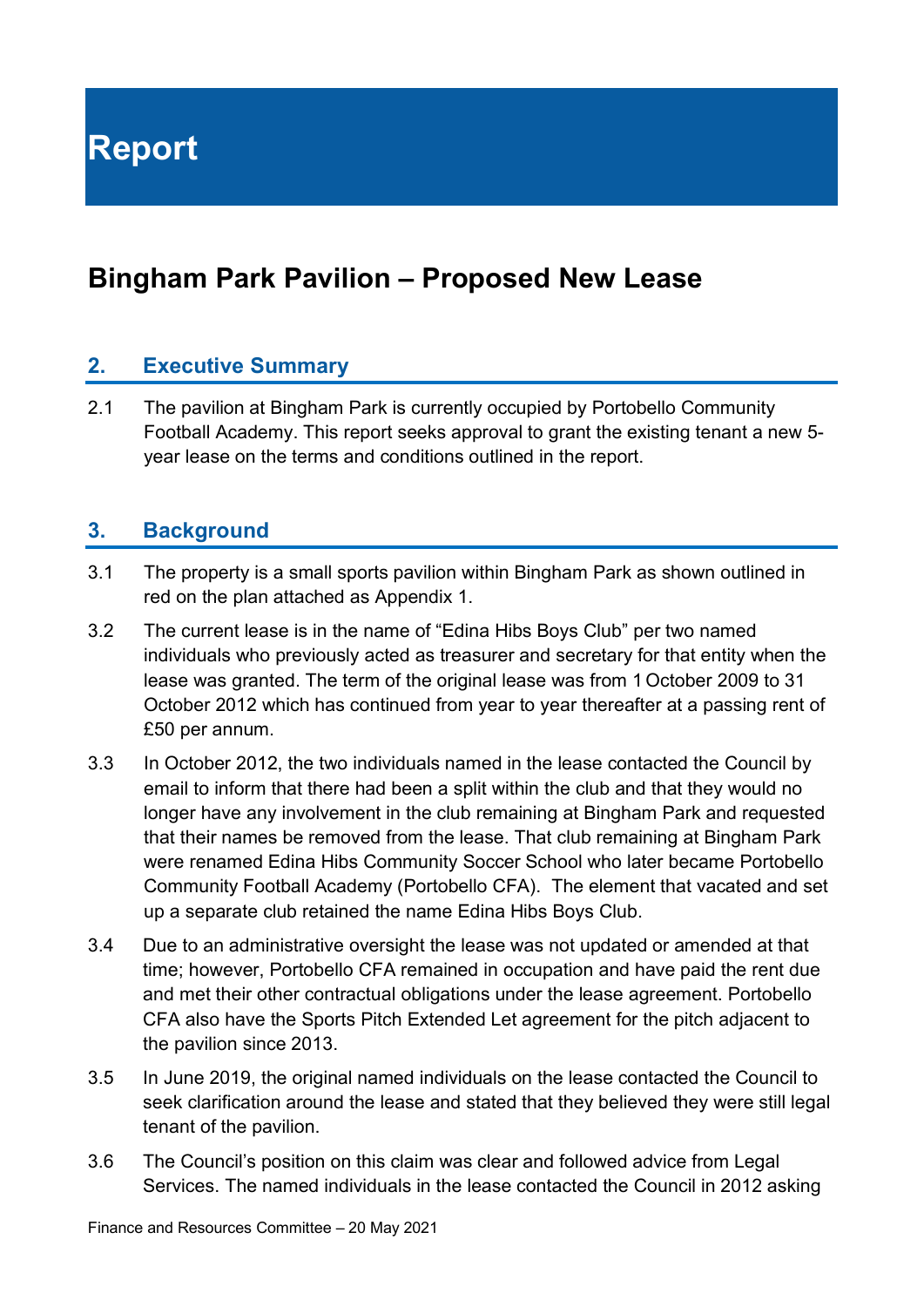for their names to be removed from the lease. They have not been in occupation nor paid rent since 2012. Neither the original Edina Hibs Boys Club nor the named individuals in the lease could be considered legal tenants.

- 3.7 Edina Hibs did not accept the Council's position and submitted a request for information under the FOI legislation and then raised a Stage 1 and subsequent Stage 2 complaint.
- 3.8 As part of the outcome of the Stage 2 compliant, and in order to resolve the lease position, the Council allowed both the incumbent occupier (Portobello CFA) and Edina Hibs Boys Club to make proposals for a new lease of the pavilion.
- 3.9 In late 2020, the Council was separately approached by representatives of Bingham Athletic, a local amateur team who wished to make use of the pavilion. Bingham Athletic had approached Portobello CFA with a view to sharing the facility, however, no agreement could be reached as there are child protection concerns around amateur teams and youth football teams sharing the pavilion.
- 3.10 On 24 February 2021, to bring the matter to a conclusion, representatives from Portobello CFA, Edina Hibs Boys Club and Bingham Athletic were contacted by email and invited to submit proposals for sole use of the pavilion by 3 pm on 22 March 2021. The email set out the criteria required within the proposal as follows:
	- Rent offer and confirmation of funding in place;
	- Lease length required;
	- Confirmation of repairing obligation to be taken by tenant;
	- Details of any works carried out to pavilion to date (if applicable);
	- Details of any refurbishment or improvement work proposed and details of funding;
	- Evidence of a sound governance structure with a strong Club Development Plan and Governing Body support;
	- Confirmation that the club follows appropriate Child Wellbeing and Protection policies and procedures; and
	- Provide details of opportunities to participate at all stages of their respective sports player pathway, in both the male and female game (or working towards providing).
- 3.11 The above criteria were agreed and set by officers from Property and Facilities Management, Parks and Greenspace and Lifelong Learning Development (Sports and Physical Activity) who all had an interest albeit from different perspectives. The same officers reviewed and assessed the submitted proposals after the closing date passed.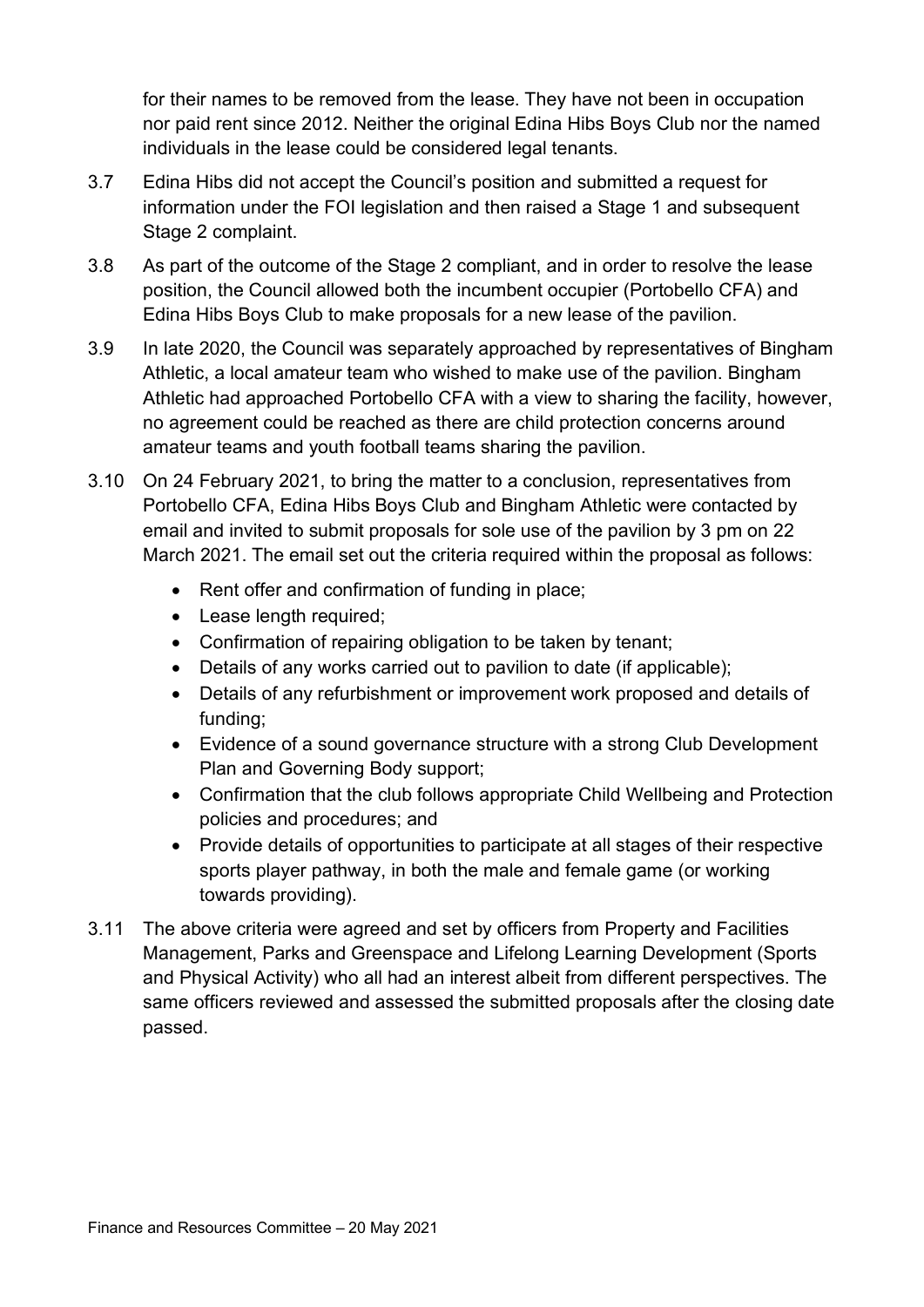### **4. Main report**

- 4.1 The proposals submitted by the three parties were of a high standard and met the criteria required. Rental offers ranged from £500 to £1,000 per annum with different lease lengths proposed. Officers who reviewed the proposals were of the view that there was nothing contained in the proposals which justified the removal of the existing occupier.
- 4.2 Committee is asked to confirm approval of a new lease on the following terms:
	- Subjects Sports pavilion, Bingham Park Edinburgh;
	- Tenant: Portobello Community Football Academy;
	- Lease: 5-year term;
	- Rent: **E500 per annum**;
	- Use: Changing facilities with ancillary storage;
	- Repairs: Tenant full repairing and maintaining obligation;
	- Other terms: As contained in the Council's standard full repairing and insuring lease.

#### **5. Next Steps**

5.1 Following Committee approval, the Legal Services will be instructed to progress the lease documentation.

#### **6. Financial impact**

6.1 An increase in rental income from £50 to £500 per annum payable to Parks and Greenspace Account.

#### **7. Stakeholder/Community Impact**

7.1 Ward members have been made aware of the recommendations of the report.

#### **8. Background reading/external references**

8.1 Not applicable.

### **9. Appendices**

9.1 Appendix 1 – Location Plan.

Finance and Resources Committee – 20 May 2021